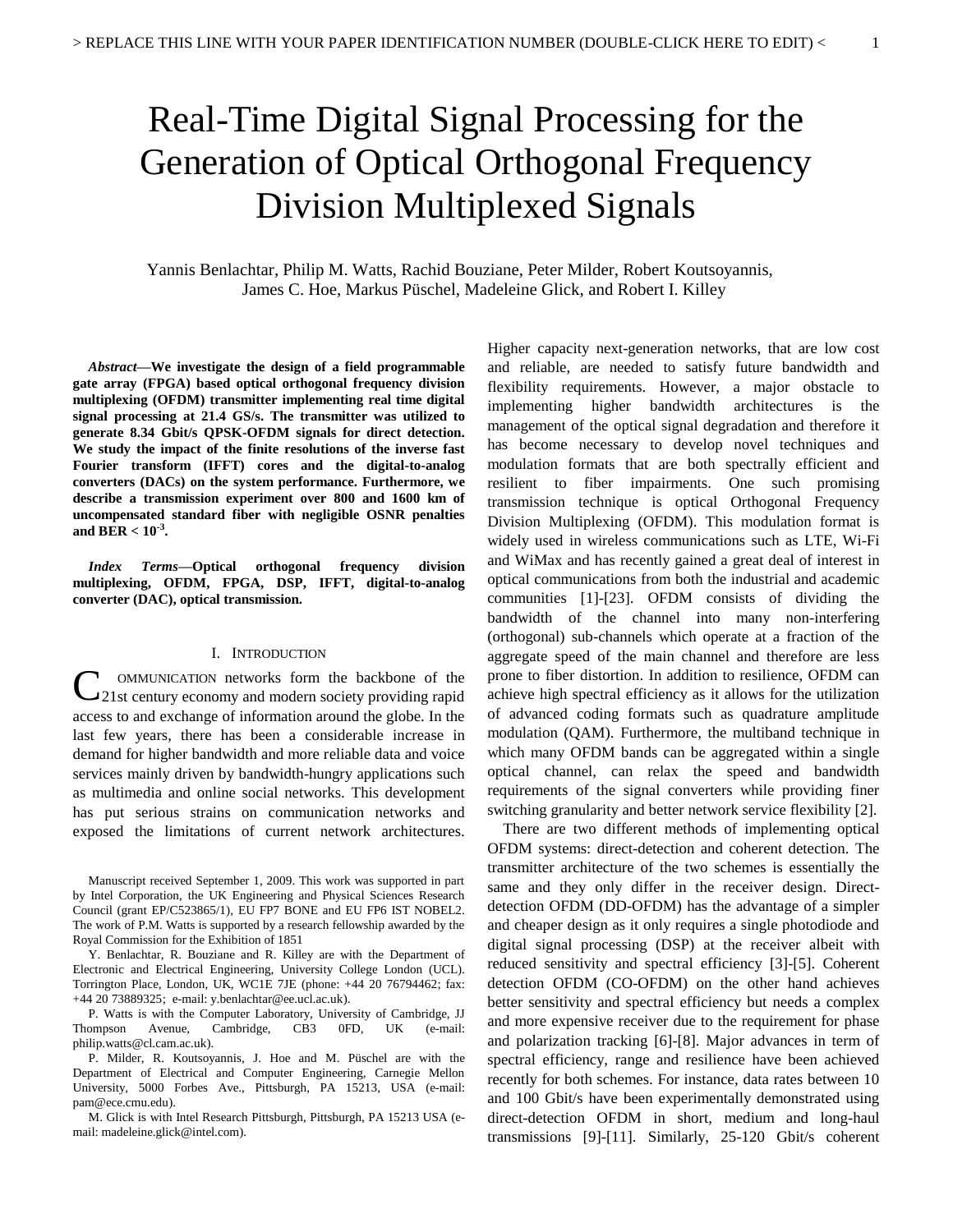OFDM has been implemented in long and ultra long-haul transmissions [12]-[14]. WDM and multi-band OFDM experiments with data rates up to 1 Tbit/s and spectral efficiency of 7 bit/s/Hz have been shown [15],[16]. Furthermore, OFDM technology is ideally suited to provide the next generation of 100G Ethernet services in data centers and local area networks [17],[18] and may be scaled to allow for future Ethernet standards such as 400GbE and 1TbE using the multiband multiplexing technique.

However all this progress has been achieved by using arbitrary waveform generators (AWG) with offline processing at the transmitter and fast sampling oscilloscopes coupled with offline processing at the receiver. This method does not consider hardware limitations such as limited arithmetic resolution, latency and logic requirements. Since OFDM is a primarily digital technique, its adoption at optical communications line-rates has been dictated by the speed of DSP and signal converters (digital-to-analog (DAC) and analog-to-digital (ADC) converters). Recently, multi-gigabit per second DACs and ADCs have become commercially available making the development and implementation of optical OFDM possible. The high-speed DSP implementation can be achieved cost-effectively using field programmable gate arrays (FPGA). The availability of high-speed signal converters and FPGAs has led to the development of the first real-time optical OFDM systems [19]-[23].

We have recently published work on a 21.4 GS/s real-time FPGA-based optical OFDM transmitter [20], [21]. This was used to generate and transmit 8.36 Gbit/s digitally upconverted single sideband directly detected OFDM signals. In this paper we theoretically and experimentally investigate the impact of IFFT and DAC resolutions on the performance of such a system and propose new implementation and design guides. Additionally, we present a transmission experiment over 800 and 1600 km of uncompensated standard fiber using a 10-bit IFFT core and a 4-bit DAC. Section II describes the transmitter hardware design including the DSP part and the analog and optical frontends. Section III explains the IFFT design and algorithms. Section IV examines the theoretical impact of IFFT and DAC resolutions on the performance of the system using simulation. Section V presents an experimental investigation of the developed theory and also reports a transmission experiment of an 8.36 Gbit/s directly detected OFDM signal over 800 and 1600 km of uncompensated fiber.

#### II. TRANSMITTER HARDWARE DESIGN

The developed transmitter can be used with both coherent and direct detection receivers and, in this work, it has been adapted to the latter scheme. A guard band is needed in such schemes to ensure that no second order intermodulation products, from the nonlinear mixing of pairs of OFDM subchannels due to the square-law detector, fall on the used subcarrier frequencies. This guard band can be inserted using analog or digital techniques [4]. The former requires the use of analog mixers to up-convert the OFDM data to a desired frequency band and has the advantage of exploiting the full bandwidth of the DAC. The digital technique is much simpler and consists of inserting virtual carriers to create the guard band albeit with a lower spectral efficiency as only a quarter of the DAC"s bandwidth can be utilized. The top level design of the transmitter is shown in Fig. 1 (a). The transmitter consists of a DSP block, an analog part and an optical frontend. The hardware and FPGA design used in this work for generating 21.4 GSample/s signals has been previously reported in [24],[25]. Here we describe aspects of the design specific to OFDM generation. The DSP was performed on a Xilinx Virtex-4 (4VFX100) FPGA which was interfaced to a 21.4 GS/s, 4-bit resolution DAC constructed from discrete components (4:1 time division multiplexers, attenuators and a combiner) as described in [25]. The interface between the FPGA and DAC consisted of sixteen serial lines operating at 5.35 Gbit/s using the multi-gigabit transceivers (MGT) on the FPGA.



Fig.1 (a) OFDM transmitter design (b) DSP block functions

The analog front-end consisted of an amplifier, a Bessel low pass filter with a cut off frequency of 7.5 GHz (a synchronous digital hierarchy (SDH) filter) and a bias. Electrical I/Q mixing was not considered in this work. The amplifier output bias and gain were adjusted to optimize transmission performance before applying the signal to the Mach-Zehnder modulator (MZM). An optical filter was used following the MZM to generate the single sideband optical ODFM signal.

The FPGA functions, which were controlled using a 167.2 MHz clock, are shown in Fig. 1 (b). A bit sequence comprising a  $2^{15}$  DeBruijn pattern and synchronization overhead were stored in a read only memory (ROM) on the FPGA and a block of  $N = 50$  bits was read out each clock cycle. The choice of *N* depends on the oversampling rate, modulation format and the IFFT size deployed. The size of the IFFT block considered in this work was 128. Oversampling is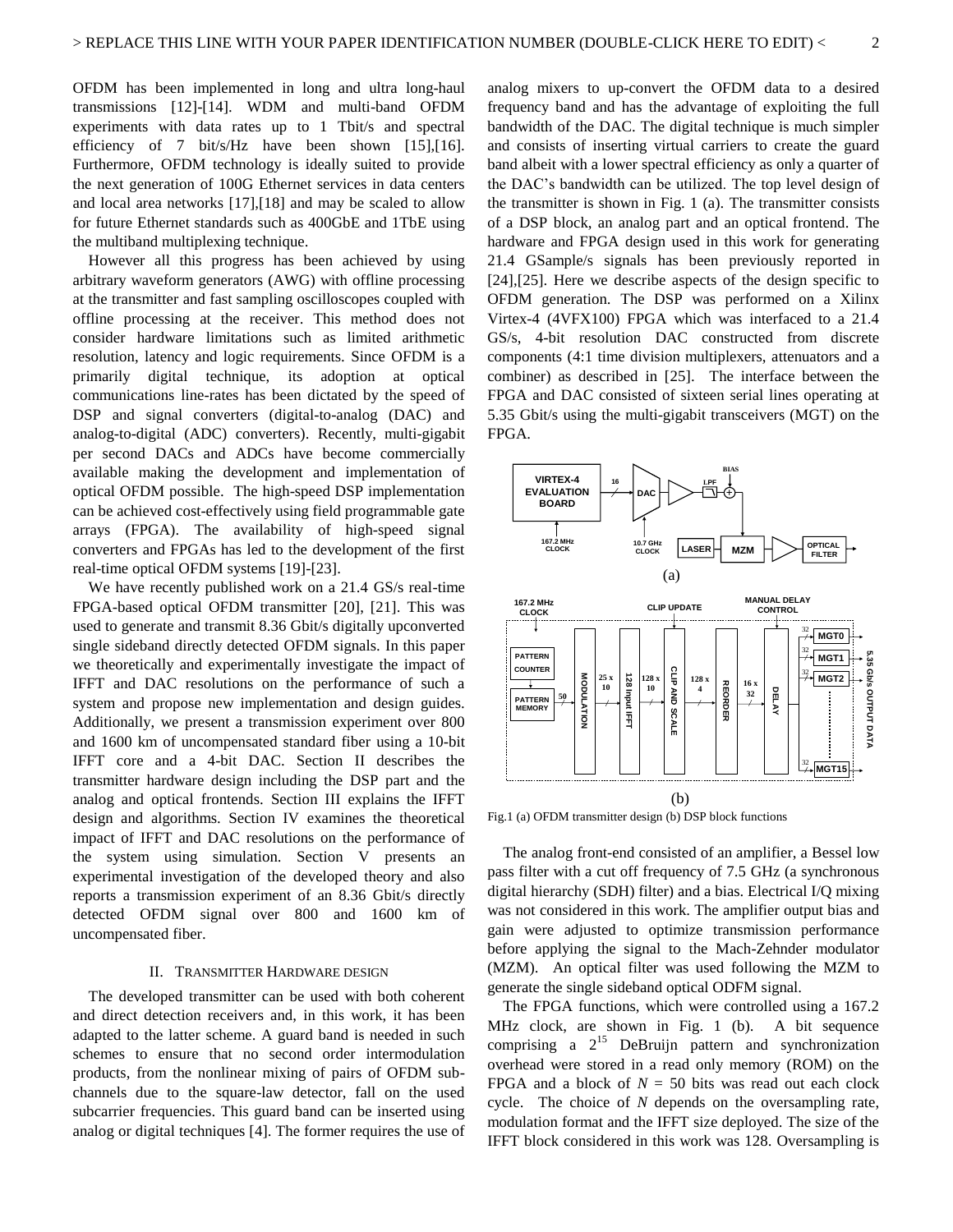necessary to separate the OFDM band from the mirror band created by the DAC and was chosen to be 1.28 [20]. As a result, 100 out of the 128 subcarriers can be utilized and since digital up-conversion is deployed, 25 channels are used to convey data. This led to an effective bandwidth of 4.18 GHz and a bitrate of 8.36 Gbit/s using QPSK. The 50 bits were modulated to form 25 complex values representing the QPSK constellations and fed to the 26:50 IFFT ports. This maps the OFDM data onto the 4.18–8.36 GHz band. On each clock cycle, the IFFT core generated 128 complex outputs, each with 8 or 10-bit resolution. The choice of IFFT resolutions will be discussed in detail in sections III and IV. In this work, only the real values were used, which were clipped and converted to 4 bit words for the DAC. The clipping circuits operate in an identical way to the scaling circuits used in [25] and the clipping factors (minimum/maximum amplitude and scaling) could be updated during operation. The optimum clipping ratio is dependent on the DAC resolution as described in [20]. The resulting 128 4-bit words were rearranged to 16 32-bit words for output by the MGTs and appropriately delayed for alignment purposes.

# III. IFFT CORE DESIGN & ALGORITHM

In this section, we discuss the hardware implementation of the Inverse Fast Fourier Transform (IFFT) used in the OFDM transmitter. In order to meet system performance goals, the IFFT core must be capable of sustaining a very high throughput of one transform (128 points) per cycle. This requirement presents a challenge, but also allows for the consideration of interesting algorithmic options that are not practical in typical hardware implementations of the IFFT.

We utilized an automated tool called Spiral [26], [27] to explore a wide space of possible options, choose the one that best fits our specific requirements, and automatically generate a hardware implementation of it. Although our current implementation targets a Xilinx Virtex-4 FPGA, our design and methodology are not FPGA-specific; this work can be viewed as a prototype for future ASIC (application-specific integrated circuit) implementation.

*Inverse discrete Fourier transform:* The inverse discrete Fourier transform on *n* points is defined as the matrix-vector product  $y = IDFT_n \cdot x$ , where *x* and *y* are respectively complex input and output vectors of length *n*, and IDFT<sub>n</sub> =  $(1/n) \cdot [\omega_n^{-kl}]_{0 \le k, l < n}$  where  $\omega_n = e^{-2\pi i/n}$ and  $i = \sqrt{-1}$ . Computing an *n* point IDFT by definition (that is, by performing a matrix-vector multiplication) requires  $O(n^2)$ arithmetic operations.

*Inverse fast Fourier transform algorithms:* Well-known inverse fast Fourier transform (IFFT) algorithms can be used to calculate an *n* point IDFT using O(*n* log *n*) arithmetic operations. The Kronecker product formalism described in [28] allows an IFFT algorithm to be written as a factorization of the dense IDFT matrix into a product of structured sparse matrices. In general, the IFFT algorithms specified in this way each have the same asymptotic arithmetic cost of O(*n* log *n*),

but they differ in the degree of regularity exhibited and in the exact number of arithmetic operations.

Spiral [26], [27] is a hardware and software generation and optimization framework that utilizes this mathematical formalism to automatically produce implementations of transforms such as the IDFT. Using Spiral, we explore a wide space of algorithmic and datapath options and automatically generate customized hardware implementations of each.



Fig. 2. Dataflow graph for Pease IFFT on 8 points. Each butterfly (basic block) performs one addition, one subtraction, and one multiplication (all on complex data). Solid lines: paths taken by data elements; Solid circles: interconnection nodes between butterflies

*IFFT selection and implementation*: Our goal was to implement a hardware core to perform an IFFT of 128 data points on the Xilinx Virtex-4 FX 100 FPGA. The core must operate on fixed-point complex data and must appropriately scale the data to guarantee that overflow will not occur. The implementation must support a throughput of one transform per cycle (128 complex samples per cycle), at a frequency of 167.25 MHz. This gives an overall throughput requirement of 167.25 million transforms per second, or 21.4 billion samples per second.

Typically, hardware implementations of the IFFT require that the IFFT algorithm be very regular, in order to employ *sequential reuse*, where computational elements are timemultiplexed and a small number of data elements are processed at a time. Sequential reuse allows the reduction of circuit area at the cost of slower computation [26]. However, in the proposed application, all 128 data elements must be processed in parallel (as opposed to a few at a time) in order to meet the throughput requirement. So, we must instead implement the IFFT using a *fully unrolled* datapath, which is one that does not include any sequential reuse. Such a datapath will require a large number of computational elements, but will allow additional freedom in the algorithm selection. We evaluated automatically generated IFFT cores derived from two families of IFFT algorithms: one that is very regular and relatively simple, and one that is irregular but with lower computational cost.

*Pease IFFT algorithm*: The radix 2 Pease IFFT algorithm has a highly regular structure and is frequently used in hardware implementations of the IFFT. The algorithm (for *n* data points) consists of  $log_2(n)$  stages, each performing  $n/2$ "butterflies," or basic blocks that perform one addition, one subtraction, and one complex multiplication. This algorithm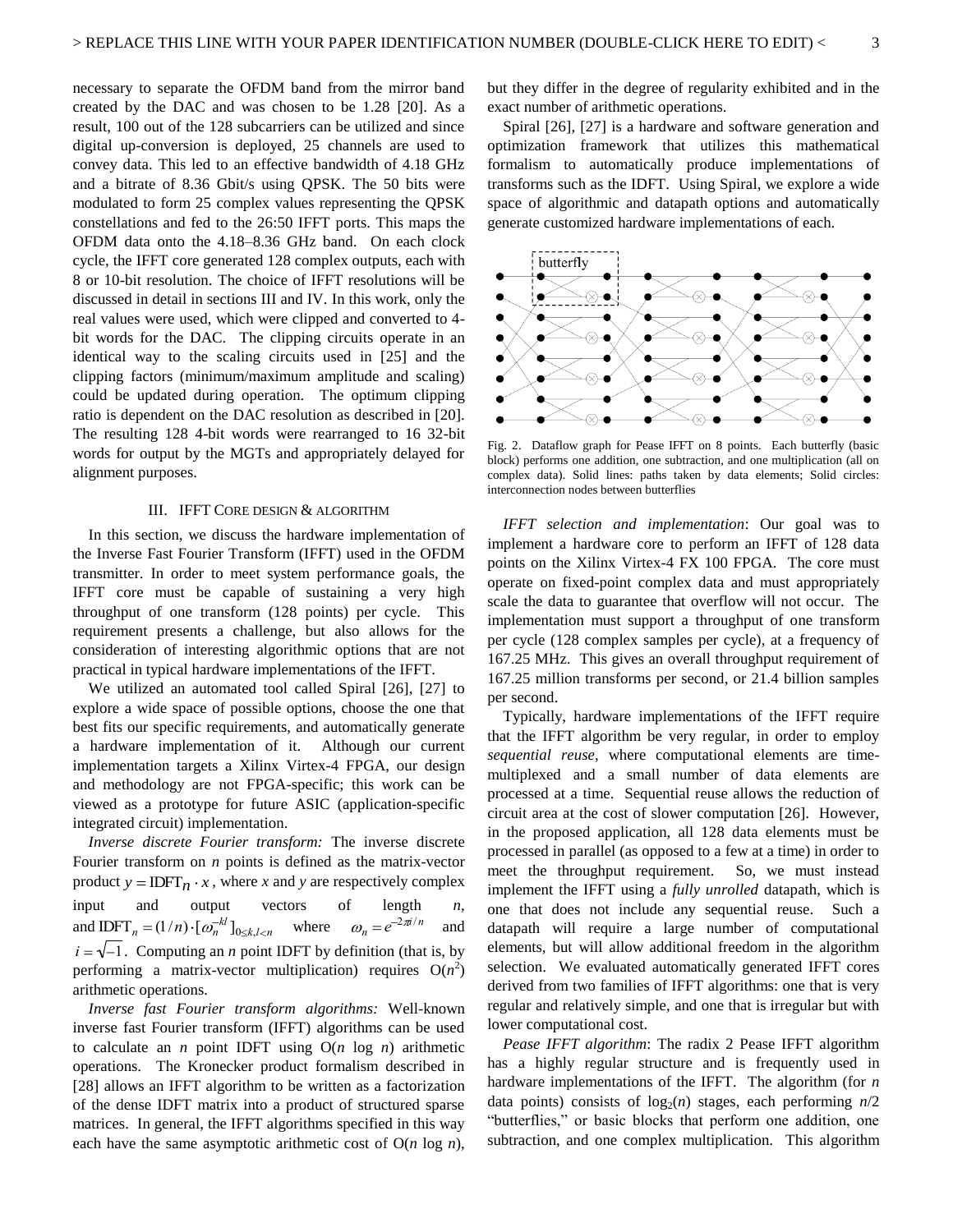| TABLET                                                               |                                        |                      |                      |                      |                      |                      |  |  |  |
|----------------------------------------------------------------------|----------------------------------------|----------------------|----------------------|----------------------|----------------------|----------------------|--|--|--|
| ROOT MEAN SOUARED ERROR AND SIGNAL TO NOISE RATIO FOR IFFT 128 CORES |                                        |                      |                      |                      |                      |                      |  |  |  |
|                                                                      | Fixed point precision (number of bits) |                      |                      |                      |                      |                      |  |  |  |
|                                                                      |                                        |                      |                      |                      |                      | 14                   |  |  |  |
| Mean RMS Error                                                       | $6.6 \times 10^{-2}$                   | $1.9 \times 10^{-2}$ | $4.9 \times 10^{-3}$ | $1.2 \times 10^{-3}$ | $3.0 \times 10^{-4}$ | $7.5 \times 10^{-5}$ |  |  |  |
| Std. Dev. RMS Error                                                  | $2.2 \times 10^{-3}$                   | $5.4 \times 10^{-4}$ | $1.3 \times 10^{-4}$ | $3.6 \times 10^{-5}$ | $8.6 \times 10^{-6}$ | $2.2 \times 10^{-6}$ |  |  |  |
| Mean SNR                                                             | $8.9 \times 10^{-2}$                   | 13                   | $2.0 \times 10^{1}$  | $3.3 \times 10^{2}$  | $5.3 \times 10^{3}$  | $8.8 \times 10^4$    |  |  |  |
| SNR Std. Dev.                                                        | $6.2 \times 10^{-3}$                   | $7.8 \times 10^{-2}$ | 11                   | $1.9 \times 10^{1}$  | $3.0 \times 10^{2}$  | $5.1 \times 10^{3}$  |  |  |  |

TABLE I

may be viewed as a reordering of the commonly-seen Cooley-Tukey decimation-in-time or decimation-in-frequency IFFT algorithms. Fig. 2 illustrates this algorithm's dataflow for  $n =$ 8; the solid lines show the movement of data between the butterflies. Using Spiral, we generated hardware cores using the Pease IFFT for  $n = 128$ . Each core requires 2,308 adders/subtractors and 908 multipliers (each operating on real values). Spiral"s automatic pipelining results in 36 stages. We consider designs with different values of fixed point precision (4, 6, 8, …, 14 bits). For each, we synthesized and place/routed the design using Xilinx Integrated Software Environment (ISE) suite of FPGA tools. In Fig. 3, we plot the number of FPGA slices (reconfigurable logic elements) required for each design (represented as black circles). We observe that only the 4, 6, and 8 bit designs fit on our target FPGA.

*Searching across a space of IFFT algorithms*: Although algorithms such as Pease are frequently used in the hardware implementation of IFFTs, there are many others one can consider. Typically, these algorithms recursively break down a large IDFT into smaller ones. This type of algorithm can reduce the arithmetic cost, but results in a structure with less regularity.



Fig. 3. Area consumed (in FPGA slices) versus fixed point precision for IFFT cores based on the Pease IFFT algorithm and the higher-radix IFFT algorithm found by search. Points above the dashed line are larger than the target FPGA. All points that fit on the target FPGA were able to meet timing requirements

Using Spiral, we are able to explore many recursive IFFT algorithms and flatten each into an unrolled structure. Then, we can search over many alternatives to find the algorithm with the lowest cost. For this system, the best algorithm found is a mix of radix 8 and radix 16 IFFTs, resulting in 2,192 adders/subtractors and 664 multipliers (a reduction of more than 25% of the multipliers used in the Pease implementation). Again, we use Spiral to generate designs based on this algorithm for various values of fixed point precision. In Fig. 3, we plot the number of slices needed for each design (as black triangles). We observe that designs based on this algorithm require on average 37% fewer slices than their Pease IFFT counterparts. Designs of up to 12 bits of precision are able to fit on the target FPGA, an improvement of four bits.

*Numerical accuracy*: In Table I, we present an analysis of the root mean squared error (RMSE) and signal to noise ratio (SNR) for the IFFT designs generated from this algorithm. For each design, we perform 512 IFFT computations and calculate RMSE and SNR for each vector. For each design, we report the mean and standard deviation of the 512 values for RMSE and SNR. We calculate RMSE and SNR as follows, where *S* is the measured output vector and *T* is the expected output vector.

RMSE = 
$$
\sqrt{\sum_{n=0}^{N-1} \frac{|S_n - T_n|^2}{N}}
$$

$$
SNR = \frac{\sum_{n=0}^{N-1} |T_n|^2}{\sum_{n=0}^{N-1} |S_n - T_n|^2}
$$

A 2-bit increase in fixed-point precision causes the maximum magnitude of each data word to increase by a factor of 4. Table I illustrates that such an increase yields a decrease in RMSE of approximately a factor of 4 and an increase in SNR of approximately a factor of  $4^2 = 16$ .

*Pruning:* Depending on which subcarriers are utilized, a number of IFFT inputs will always be zero. Because we consider fully unrolled designs, this makes it possible to *prune* out a number of unnecessary operations from the early stages of the IFFT, resulting in a modest decrease in required area. We do this by adding a simple wrapper around the IFFT core and allowing the synthesis tool to perform simplification. In Fig. 2 (white data markers), we evaluate this technique on both IFFT algorithms discussed above, assuming that only a quarter of the IFFT inputs are non-zero. On average, we observe an 8.3% decrease in the number of slices.

#### IV. SIMULATION MODEL & RESULTS

In this section, we examine the theoretical impact of the limited resolution of the tandem IFFT-DAC on the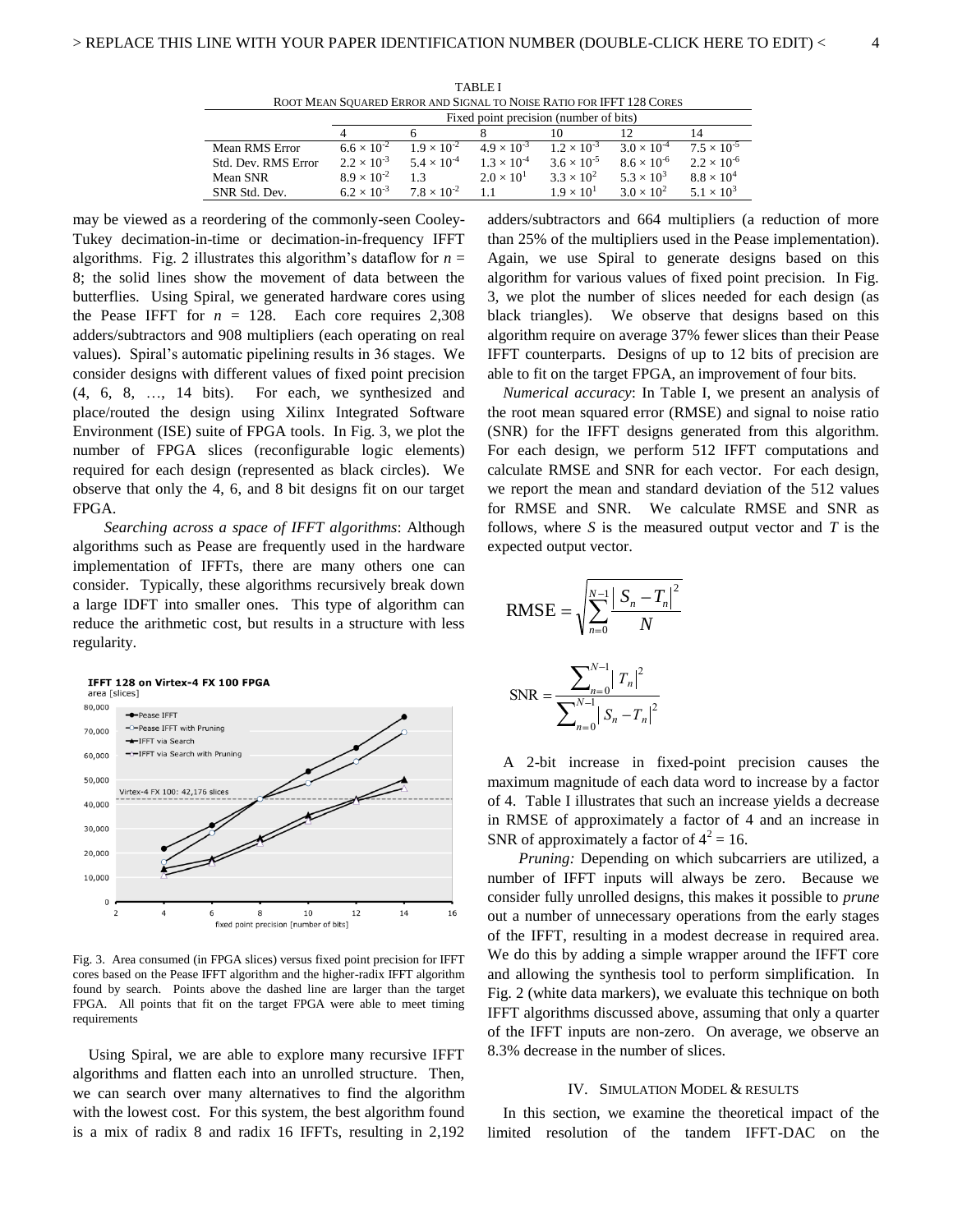performance of the transmitter described in section II. The simulation model was setup as follows. First, the hardware description of the DSP section, including the Spiral-generated IFFT cores, was obtained and simulated using ModelSim. The digital output was then fed to a Matlab model that emulated a variable resolution DAC. An ideal DAC with a flat frequency response and negligible electrical noise was considered in the simulation. Finally, an ideal receiver model that includes a true FFT (64-bit floating point) and a noiseless ADC was used to decode and recover the OFDM data.

First, only the analog path was simulated and no optical transmission was considered to isolate the impact of hardware resolution from optical implementation penalties. The quality of the signals was assessed from the resulting constellations through the use of the error vector magnitude (EVM) which is a measure of distances between the ideal constellation and the symbol positions, normalized to the peak constellation symbol magnitude  $v_{\text{max}}$ . The EVM is given by [29]:

$$
EVM = \frac{\sqrt{\frac{1}{N}\sum_{k=1}^{N} \left| \int_{k} -\overline{I}_{k}\right|^{2} + \left| \int_{k} -\overline{Q}_{k}\right|^{2}}}{|v_{\text{max}}|}
$$

where  $I_k$  and  $Q_k$  are the components of the *k*-th received symbol and  $I_k$  and  $Q_k$  are the components of the *k*-th ideal symbol.

Figure 4 shows the OFDM spectra taken at the output of the DAC and obtained using 8, 10, 12 and 16-bit IFFT with an ideal DAC (no quantization noise). Unwanted frequency components across the 10.7 GHz bandwidth, in addition to the OFDM band, can be observed in Fig. 4 (a) using 8-bit IFFT. These tones are reduced in intensity and occupy a smaller bandwidth (0-3 GHz) when the IFFT resolution is increased to 10-bit (Fig. 4 (b)). The unwanted tones become negligible at 12-bit IFFT (0-1.5 GHz) and disappear when the resolution is increased to 16-bit (Fig 4 (c-d) respectively).



Fig. 4 Simulated electrical OFDM spectra using IFFT resolution of (a) 8-bit (b) 10-bit (c) 12-bit (d) 16-bit

Figure 5 shows the obtained EVM of the system against IFFT precision for 3, 4 and 6-bit DACs. In the case of a 3-bit DAC, an improvement of 1.3 dB in EVM is obtained by increasing the IFFT resolution from 8 to 10-bit. The unwanted frequency components result from the limited resolution of the IFFT core as observed in Fig. 4. This is explained by the fact that at every stage of the IFFT operation, some of the precision (1 bit) is sacrificed after additions/multiplications to avoid system overflow. The loss of precision is more acute for lower resolution arithmetic leading to larger errors and hence more unwanted tones. These tones may interfere with the OFDM data and result in a degradation of the performance. To find out to what extent the IFFT resolution impacts the overall performance of a real system, simulations were carried out using limited IFFT and DAC resolution at the encoder coupled with an ideal decoder.



Fig. 5 EVM vs. IFFT resolution for 3, 4 and 6-bit DACs

The performance does not improve for higher IFFT precisions and is limited by the DAC resolution. A 3 dB improvement can be observed in the case of a 4-bit DAC by increasing the IFFT resolution from 8 to 10 bits. Increasing precision of the IFFT beyond 10 bits only leads to marginal improvements (0.2 dB). It can be observed in the case of a 6 bit DAC that significant improvements of 9 and 11.4 dB can be achieved by increasing the IFFT resolution from 8 to 10 and 12 bits respectively. Only marginal improvements can be achieved by deploying higher precision IFFT. Therefore it can be deduced that the optimum IFFT resolution for a good tradeoff between precision and complexity is 10-bit for both 3 and 4-bit DACs and 12-bit for 6-bit DACs. Additionally, Fig. 5 shows that the overall system performance can be significantly improved by deploying a 6-bit DAC (assuming quantization noise is the dominant source of noise). For instance, increasing the DAC resolution from 4 to 6 bits, improves the EVM of the system by over 10 dB assuming IFFT resolutions of 12 bits or more.

After investigating the analog path, the theoretical optical performance is studied next. The transmitter of Fig. 1 (a) was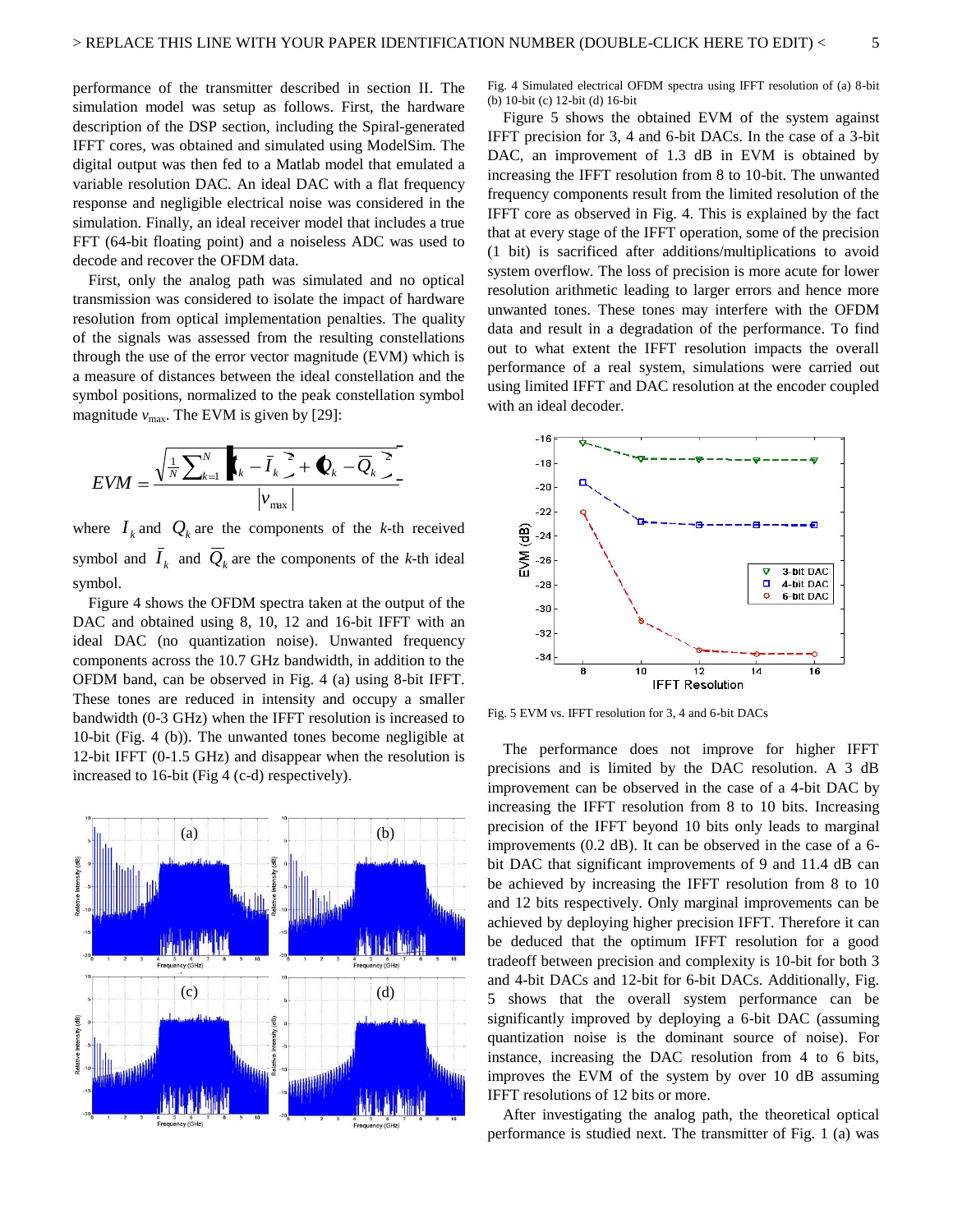simulated using an ideal optical filter (brick-wall filter) to suppress one sideband. The receiver consisted of an ideal 11 GHz optical filter, a photodiode, a 10.7 GHz electrical filter and the ideal OFDM decoder previously described. The OSNR (0.1 nm RBW) versus EVM for 3, 4 and 6-bit DACs is shown in Fig. 6. The optimum IFFT precision derived before was used in each case i.e. 10-bit IFFT for the 3 and 4-bit DACs and 12-bit IFFT for the 6-bit DAC.



Fig. 6 EVM vs. OSNR for different DAC resolutions

It can be observed that the required OSNR for a BER of  $10^{-3}$  $(EVM = -9.8$  dB) in the case of the 3-bit DAC is 10.6 dB. In the case of 4 and 6-bit DAC resolutions, the required OSNR is 9.8 dB

## V. EXPERIMENTAL VERIFICATION & TRANSMISSION

### *A. Analog Characterization*

In this section, the operation of the DSP and the analog front-end of the transmitter was experimentally investigated. The output of the DAC in Fig. 1 (a) was directly connected to a 50 GS/s, 8-bit resolution real-time sampling oscilloscope (electrical back-to-back measurements). The obtained signals were demodulated by offline DSP using the same ideal receiver model described in the previous section. Synchronization was carried out by sending two consecutive OFDM symbols carrying identical known data (training symbols) every  $2^{17}$  bits. The two symbols were then correlated at the receiver to achieve synchronization. It was shown in Fig. 3 that IFFT resolutions up to 12 bits can be deployed on the target FPGA. However a 12-bit IFFT core consumes almost 100% of the logic and could not be used in conjunction with other DSP functions and hence the experimental investigation was limited to 8 and 10-bit designs.



Fig. 7 Experimental electrical OFDM spectra using (a) 8-bit IFFT (b) 10-bit IFFT

Figure 7 shows the electrical spectra for the 8 and 10-bit IFFT designs, obtained by taking the Fourier transform of the measured time domain waveforms. The unwanted frequency components can be observed and, as expected from the simulations (Fig. 4), are less pronounced in the case of the 10 bit IFFT design. The discrepancies between the simulated and the experimental spectra are mainly due to the transfer functions and electrical noise of the DAC, the RF amplifier and the sampling scope. The frequency roll-off due to the DAC can be clearly seen in Fig. 7 where the difference in amplitude between the high and low frequency sub-carriers is approximately 5 dB. This leads to a different SNR for the different sub-channels resulting in a difference in quality. This is observed in Fig. 8 where the EVM and the corresponding BER of the different sub-channels using 8 and 10-bit IFFT cores are shown. The BER was obtained from the EVM using the equation presented in [29] assuming Gaussian statistics. The noise in our system is Gaussian-like and consists of a convolution of different sources of noise such as the DAC, the RF amplifier and the sampling scope.



Fig. 8 EVM and corresponding BER of the different sub-channels for 8 and 10-bit IFFT designs

It can be observed from Fig. 8 that the EVM increases with increasing subcarrier frequencies due to the DAC frequency roll-off. In other words the lower frequency sub-channels have better SNR than the higher frequency ones. In theory and according to Fig. 5, the improvement in the EVM by increasing the IFFT resolution from 8 to 10-bit is expected to be between 1.3 and 3 dB considering the DAC effective number of bits is between 3 and 4 (estimated ENOB  $\approx$  3.4). It can be observed from Fig. 8 that a 1.5 dB improvement was achieved for the lower frequency subcarriers, which agrees with the simulations. The improvement in the higher frequency sub-channels was only 0.5 because of the relatively higher DAC electrical noise which was not included in the simulations. The overall improvement in the average EVM was approximately 1.1 dB. In the following section, all the results are for the 10-bit IFFT design.

# *B. Optical Characterization & Transmission*

The analog part of the real-time transmitter was connected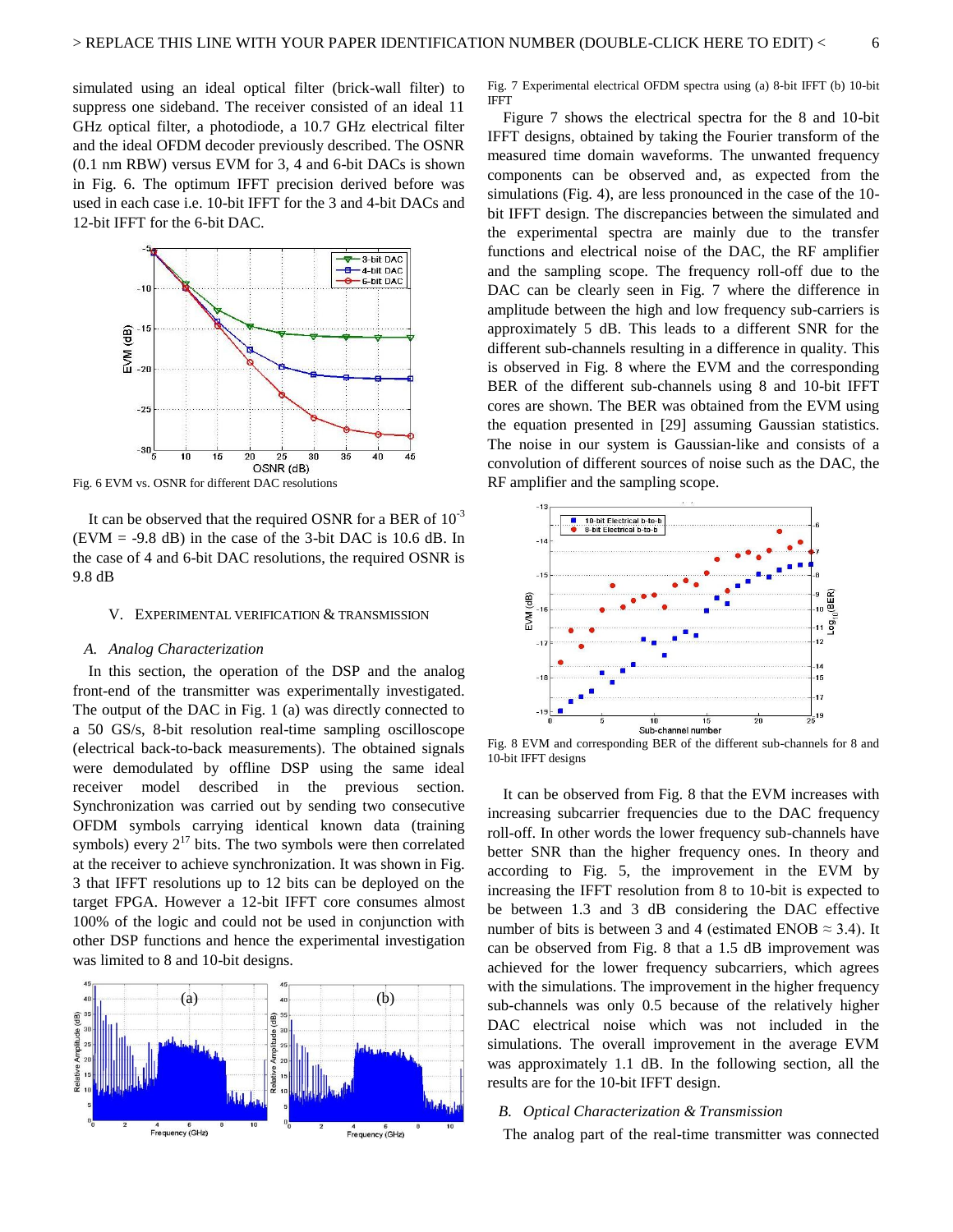to a Mach-Zehnder modulator and an optical filter (Fig. 1 (a)) and used to generate an 8.36 Gbit/s SSB optical OFDM signal for direct detection. An EDFA was deployed before the optical filter to boost the signal and compensate for its loss. The output QPSK constellation and the optical spectrum of the single sideband OFDM signal (0.01nm RBW) are shown in the inset of Fig. 9 (optical back-to-back).



Fig. 9 Recirculating loop setup. Inset 1: QPSK constellation at transmitter & optical spectrum. Inset 2: equalized and unequalized constellations after 1600 km

The EVM for each sub-channel in the optical back-to-back case is shown in Fig. 11 (squares). A 1 dB implementation penalty can be observed between the electrical and optical back-to-back performance through comparison with the 10-bit IFFT curve of Fig. 8. The EVM against OSNR (0.1nm RBW) of the transmitter was measured in the optical back-to-back configuration using noise loading and is shown in Fig. 10. The circle markers show the average EVM across all 25 subchannels where it can be observed that an EVM of -9.8 dB  $(BER = 10^{-3})$  was measured for an OSNR of 17 dB. The dashed and the solid lines represent the theoretical curves for a 3 and 4-bit DAC respectively. These were generated using a 50 GHz Gaussian optical filter and a 16 GHz electrical Bessel filter ( $5<sup>th</sup>$  order) at the receiver. It can be seen that the average EVM of the system is worse than the 3-bit DAC theoretical curve because of the DAC roll-off. We expect the average EVM of the system to be in the same range as the first 5 subchannels should the DAC roll-off pre-equalization be deployed and this is in good agreement with the theory considering that the ENOB is approximately 3.4 (Fig. 10 triangles).



Fig. 10 Optical back-to-back EVM against OSNR

The optical OFDM transmitter was used in a recirculating loop experiment as shown in Fig. 9. The loop consisted of an 80 km span of standard SMF and no optical dispersion compensation was deployed. The signal was circulated 10 and 20 times for total distances of 800 and 1600 km with -3 dBm launch power. A cyclic prefix was not implemented in this work and dispersion equalization was performed offline, before the FFT, at the receiver. The unequalized and equalized constellations after 1600km are shown in the inset of Fig. 9.



Fig. 11 EVM per sub-channel for optical back-to-back and after 800 and 1600 km of transmission

The EVM per sub-channel was measured after transmission and is shown in Fig. 11. The average EVM of the system were -12.8 and -11.1 dB after 800 and 1600 km with measured OSNR of 23 and 20 dB respectively. The OSNR penalty, compared to the back-to-back, after 800 km was negligible while it was 0.6 dB after 1600 km. The BER of the system was measured for the latter case using offline error counting and was found to be  $2\times10^{-4}$ .

## VI. DISCUSSION

We have assessed in sections IV and V the impact of the limited IFFT and DAC resolutions on the performance of optical OFDM systems. Table 2 is a summary of these results and can be used as a guide for the design of real-time implementations of such systems. The optimum IFFT resolution relates to the best trade off between the output precision and the DSP complexity. The analog EVM represents the quality of the signal at the output of the DAC.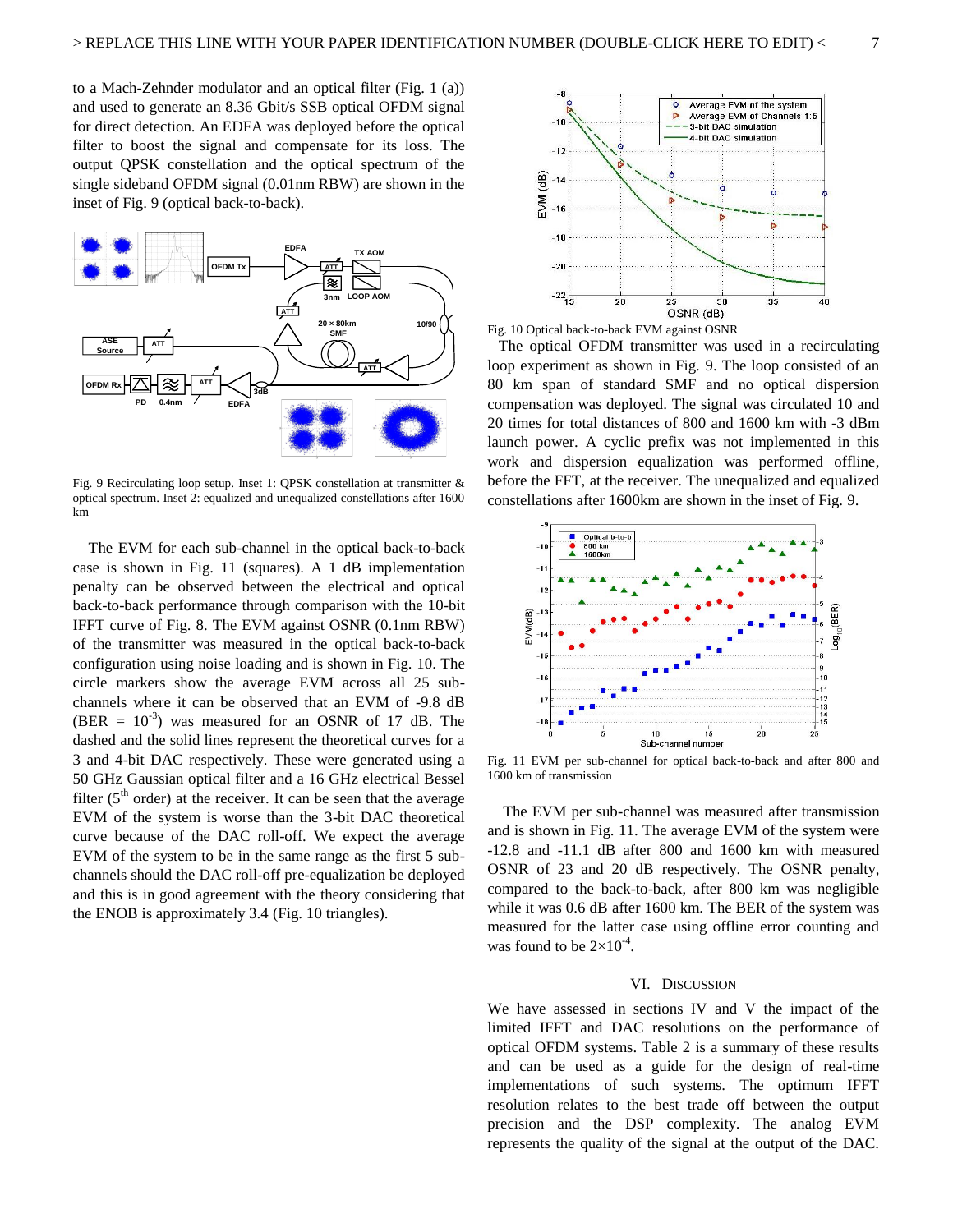| DAC Resolution | Optimum IFFT<br><b>Resolution</b> | Analog EVM         | Required OSNR at<br>$BER = 10^{-9}$ | Required OSNR at<br>$BER = 10^{-3}$ |
|----------------|-----------------------------------|--------------------|-------------------------------------|-------------------------------------|
| 3-bit          | 10-bit                            | $-17.7 \text{ dB}$ | 25 dB                               | 10.6 dB                             |
| 4-bit          | 10-bit                            | $-22.8$ dB         | 17 dB                               | $9.8 \text{ dB}$                    |
| 6-bit          | 12-bit                            | $-33.4$ dB         | 16 dB                               | $9.8 \text{ dB}$                    |

TABLE 2 DESIGN PARAMETERS FOR DIFFERENT DAC RESOLUTIONS TO GENERATE 8.34GBIT/S SSB DD-OFDM

These parameters are valid for the proposed transmission design and may change if, for instance, all subcarriers are used to convey data or the IFFT size increases. An *n*-point IFFT consists of  $log<sub>2</sub>(n)$  stages of multiplication and therefore an increase in the IFFT size leads to larger errors due to more rounding and truncations. The DAC frequency roll-off also affects the performance of OFDM transmitters which require a relatively flat frequency response. This can be seen in the optical back-to-back performance of Fig. 11, where the low frequency channels are error free while the high frequency ones have a BER of approximately  $10^{-6}$ . Digital preequalization of the DAC response is relatively easy to implement and, although results in a slightly lower effective number of bits, will result in an improvement in the system performance.

# VII. CONCLUSION

We have investigated the design of a 21.4 GS/s real-time FPGA-based transmitter used to generate 8.34 Gbit/s digitallyupconverted direct-detection OFDM signals. We have theoretically and experimentally studied the impact of the finite IFFT and DAC resolutions on the performance of the system. The 8.34 Gbit/s signals were generated and transmitted over 800 then 1600 km of uncompensated standard fiber with negligible penalties and BER  $\langle 10^{-3} \text{ using a 10-bit IFFT} \rangle$ architecture and a 4-bit DAC. We have shown that the transmitter performance can be significantly improved by deploying a 12-bit IFFT core and a 6-bit DAC. This work also shows that FPGAs enable the prototyping and investigation of real-time multi-Gigabit per second OFDM in optical systems.

# ACKNOWLEDGMENT

The authors would like to thank Prof. Polina Bayvel and Dr. Seb Savory for useful comments and discussions.

#### **REFERENCES**

- [1] J. Armstrong, "OFDM for Optical Communications," J. Lightwave Technol., vol. 27, pp.189-204, 2009.
- [2] W. Shieh, Q. Yang, Y. Ma, "107 Gb/s coherent optical OFDM transmission over 1000-km SSMF fiber using orthogonal band multiplexing", Opt. Express vol. 16, pp.6378-6386, 2008.
- [3] A.J. Lowery, Bangyuan Du Liang, J. Armstrong, "Performance of optical OFDM in ultralong-haul WDM lightwave systems", J. Lightwave Technol., vol. 25, pp.131 – 138, 2007.
- [4] B.J.C. Schmidt, A.J. Lowery, J. Armstrong, "Experimental demonstrations of electronic dispersion compensation for long-haul transmission using direct-detection optical OFDM", J. Lightwave Technol., vol. 26, pp.196 - 203, 2008.
- [5] B. J. C. Schmidt, A. J. Lowery, L. B. Du, 'Low sample rate transmitter for direct-detection optical OFDM', in Proc. Optical Fiber Comm.(OFC), paper OWM4, 2009.
- [6] W. Shieh, X. Yi, Y. Tang, "Transmission experiment of multi-gigabit coherent optical OFDM systems over 1000km SSMF fibre," Electronics Letters , vol.43, pp.183-184, 2007.
- [7] W. Shieh, H. Bao, and Y. Tang, "Coherent optical OFDM: theory and design," Opt. Express vol. 16, pp.841-859, 2008.
- [8] H.C. Bao, W. Shieh, "Transmission of Wavelength-Division-Multiplexed Channels With Coherent Optical OFDM", Phot. Technol. Lett., Vol. 19, pp.922 - 924, 2007.
- [9] Y. Benlachtar, G. Gavioli, V. Mikhailov, R. I. Killey, "Experimental investigation of SPM in long-haul direct-detection OFDM systems", Opt. Express vol. 16, pp. 15477-15482, 2008.
- [10] Y. Benlachtar, R.I. Killey, 'Investigation of 11.1Gbit/s direct-detection OFDM QAM-16 transmission over 1600km of uncompensated fiber', in Proc. Optical Fiber Comm. (OFC), paper OWM5, 2009.
- [11] D. Qian, N. Cvijetic, J. Hu, T. Wang, '108 Gb/s OFDMA-PON with polarization multiplexing and direct-detection", in Proc. Optical Fiber Comm.(OFC), paper PDPD5, 2009.
- [12] S.L. Jansen, I. Morita, T.C.W. Schenk, N. Takeda, H. Tanaka, "Coherent Optical 25.8-Gb/s OFDM Transmission Over 4160-km SSMF," J. Lightwave Technol., vol. 26, pp.6-15, 2008.
- [13] Qi Yang, Yan Tang, Yiran Ma, W. Shieh, "Experimental Demonstration and Numerical Simulation of 107-Gb/s High Spectral Efficiency Coherent Optical OFDM," Lightwave Technology, Journal of , vol.27, no.3, pp.168-176, Feb.1, 2009.
- [14] S.L. Jansen, I. Morita, T.C.W. Schenk, N. Takeda, H. Tanaka, "121.9- Gb/s PDM-OFDM Transmission With 2-b/s/Hz Spectral Efficiency Over 1000 km of SSMF," J. Lightwave Technol., vol. 27, pp.177-188, 2009.
- [15] H. Takahashi, A. Al Amin, S.L. Jansen, I. Morita, H. Tanaka, "DWDM transmission with 7.0-bit/s/Hz spectral efficiency using 8×65.1-Gbit/s coherent PDM-OFDM signals," in Proc. Optical Fiber Comm. (OFC), paper PDPB7, 2009.
- [16] Yiran Ma, Qi Yang, Yan Tang, Simin Chen, W. Shieh,"1-Tb/s per channel coherent optical OFDM transmission with subwavelength bandwidth access," in Proc. Optical Fiber Comm. (OFC), paper PDPC1, 2009
- [17] Ma Yiran, Tang Yan, W. Shieh,, "107 Gb/s transmission over multimode fiber with coherent optical OFDM using center launching technique," in Proc. Eur. Conf. Opt. Com. (ECOC), paper 3.5.2, 2009
- [18] D. Qian, N. Cvijetic, J. Hu, T. Wang, "108 Gb/s OFDMA-PON with polarization multiplexing and direct-detection", in Proc. Optical Fiber Comm.(OFC), paper PDPD5 (2009).
- [19] Qi Yang, Simin Chen, Yiran Ma, and William Shieh, "Real-time reception of multi-gigabit coherent optical OFDM signals," Opt. Express vol. 17, pp.7985-7992, 2009.
- [20] Yannis Benlachtar, Philip M. Watts, Rachid Bouziane, Peter Milder, Deepak Rangaraj, Anthony Cartolano, Robert Koutsoyannis, James C. Hoe, Markus Püschel, Madeleine Glick, and Robert I. Killey, "Generation of optical OFDM signals using 21.4 GS/s real time digital signal processing," Opt. Express vol. 17, pp.17658-17668, 2009.
- [21] Yannis Benlachtar, Philip M. Watts, Rachid Bouziane, Peter Milder, Robert Koutsoyannis, James C. Hoe, Markus Püschel, Madeleine Glick, and Robert I. Killey, "21.4GS/s Real-Time DSP-Based Optical OFDM Signal Generation and Transmission Over 1600 km of Uncompensated Fibre," in Proc. Eur. Conf. Opt. Com. (ECOC), PD2.4, 2009.
- [22] R. P. Giddings, X. Q. Jin, and J. M. Tang, "Experimental demonstration of real-time 3Gb/s optical OFDM transceivers," Opt. Express vol. 17, pp.16654-16665, 2009.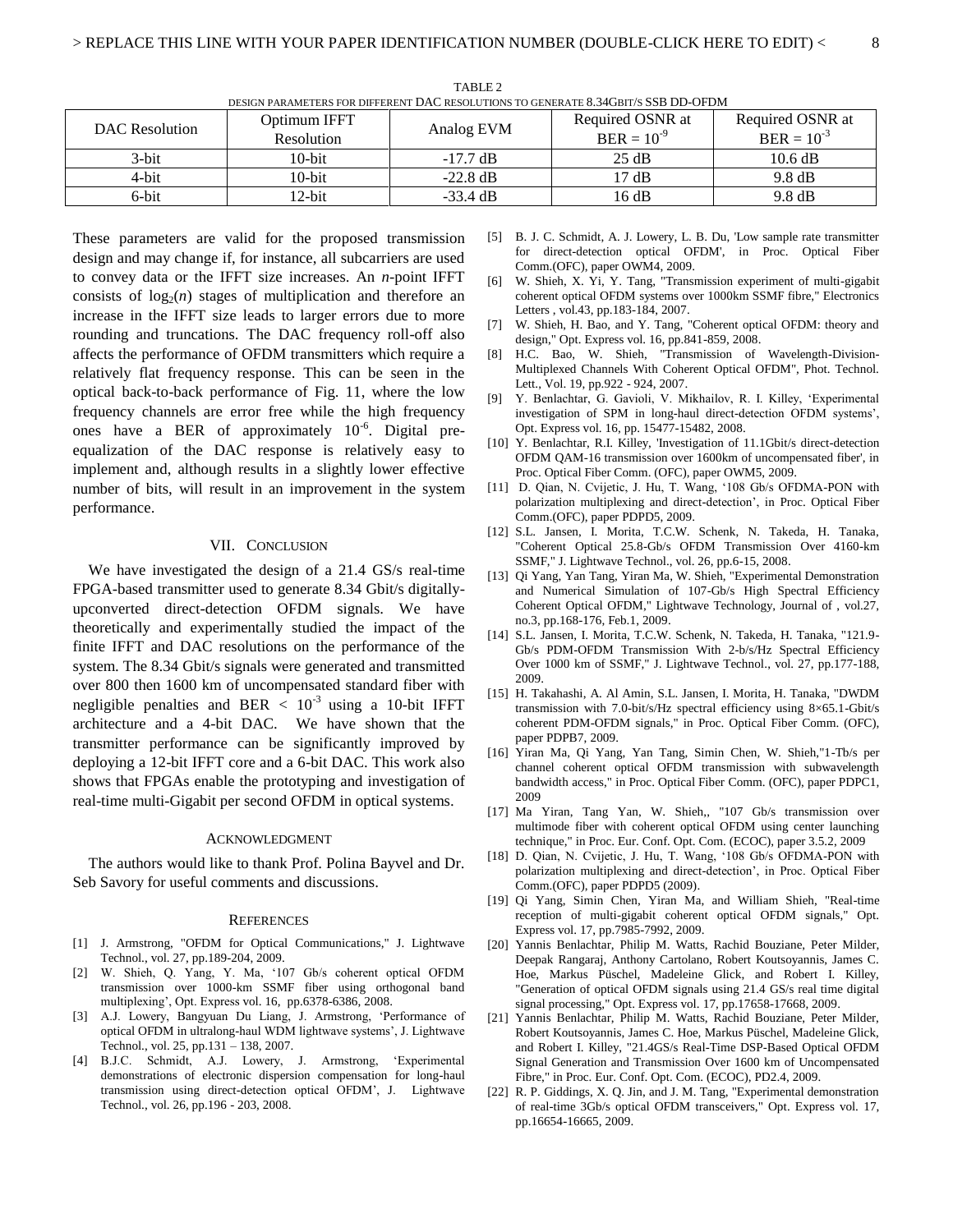- [23] Fred Buchali, Roman Dischler, Axel Klekamp, Michael Bernhard, Daniel Efinger, "Realisation of real-time 12.1 Gb/b optical OFDM transmitter and its application in a 109 Gb/s transmission system with coherent reception", in Proc. Eur. Conf. Opt. Com. (ECOC), PD2.1, 2009.
- [24] P. M. Watts, R. Waegemans, Y. Benlachtar, V. Mikhailov, P. Bayvel, R. I. Killey, "10.7 Gb/s transmission over 1200 km of standard single-mode fiber by electronic predistortion using FPGA-based real-time digital signal processing", Opt. Express vol.16, pp.12171-12180, 2008.
- [25] P. Watts, R. Waegemans, M. Glick, P. Bayvel, and R. Killey, 'An FPGA-based optical transmitter design using real-time DSP for advanced signal formats and electronic predistortion", J. Lightwave Technol. Vol. 25, pp.3089-3099, 2007.
- [26] P. A. Milder, F. Franchetti, J. C. Hoe and M. Püschel, "Formal datapath representation and manipulation for implementing DSP transforms," in Proc. 45th ACM/IEEE Design Automation Conference, pp. 385–390., 2008
- [27] M. Püschel et al., "SPIRAL: Code generation for DSP transforms," Proc. of the IEEE, vol. 93, pp. 232–275, Feb. 2005.
- [28] C. Van Loan, Computational Frameworks for the Fast Fourier Transform. Philadelphia*, PA: Society for Industrial and Applied Mathematics, 1992*.
- [29] R.A. Shafik, S. Rahman, A.H.M. Razibul Islam, 'On the extended relationships among EVM, BER and SNR as performance metrics', in Proc. Int. Conf. on Elec. and Computer Eng. (ICECE), pp.408 – 411, 2006



**Yannis Benlachtar** (M"06) received the B.Eng. Degree in electronic and electrical engineering with a Diploma in Industrial Studies from Loughborough University, UK in 2001. He obtained the PhD degree from University College London (UCL), UK in 2006 for his work on advanced performance monitoring techniques for future all-optical networks in collaboration with BT Ipswich, UK. Between 1999 and 2000 he worked in software development and project management at the Nortel

Networks laboratories in Maidenhead, UK, where he was awarded a scholarship for his exceptional achievements. Since 2006, he has been working as a Research Fellow in the Optical Networks Group (ONG), department of Electronic & Electrical Engineering (UCL) and has been actively contributing to the field of impairment pre and post compensation and advanced modulation formats in fiber optic communications. Yannis"s current research interests lie in the development of advanced modulation techniques such as OFDM for short and long-haul transmissions.



**Philip M. Watts** (M'04) obtained the BSc in Applied Physics from the University of Nottingham in 1991. He obtained the MSc in Technologies for Broadband Communications and PhD from University College London in 2003 and 2008 respectively. His PhD work focused on the compensation of transmission impairments in optical communications using analog and digital signal processing.

 From 1991 to 2000, he worked with the GEC-Marconi Research Centre (Chelmsford, UK) on the development of optical systems products including diode pumped lasers, coherent optical sensors and adaptive optics. From 2000 to 2002, he was senior optical hardware engineer with Nortel Networks (Harlow, UK and Ottawa, Canada) with responsibility for next generation DWDM optical demultiplexer product development. He has collaborated or consulted with Intel, Azea Networks, Huawei technologies and the European Patent Office. He currently holds the Brunel Fellowship (awarded by the Royal Commission for the Exhibition of 1851) at the University of Cambridge where his research is exploring the implications of the latest photonic components on computer networks. He has published more than thirty papers and patents in the field of optical technology and was awarded the IEEE Photonics Society (formerly LEOS) postgraduate student fellowship in 2006.

**Rachid Bouziane** received the MEng degree in Electronic Engineering with Communications from University College London (UCL), London, UK in 2008, and is currently working toward the PhD degree with the Optical Networks Group at the same university. His research interests include Optical OFDM and digital signal processing.



**Robert J. Koutsoyannis** was born in Plantation Florida, USA, 1985. He received the B.S.Eng degree in electrical and computer engineering from Duke University, North Carolina, USA, in 2008.

He is currently working toward the PhD. degree in electrical and computer engineering at Carnegie Mellon University, Pittsburgh Pennsylvania, USA. He is co-advised by Dr. James C. Hoe and Dr. Markus Püschel. His research interests include optimization of computer hardware for digital signal

#### processing and optical OFDM.

Robert Koutsoyannis is an Intel 2009 summer fellow at Intel Labs, Pittsburgh Pennsylvania, USA.

Peter A. Milder (S'05) received the M.S. and B.S. degrees in electrical and computer engineering from Carnegie Mellon University, Pittsburgh, PA, USA, in 2005 and 2004, respectively.

 He is currently a doctoral candidate in the Electrical and Computer Engineering Department at Carnegie Mellon. His research interests include design automation, high-level synthesis, signal processing, and FPGA design.



**James C. Hoe** is Professor and Associate Department Head of Electrical and Computer Engineering at Carnegie Mellon University. He received his Ph.D. in EECS from Massachusetts Institute of Technology in 2000. He is interested in many aspects of computer architecture and digital hardware design, including the specific areas of fault-tolerant processors and systems; high-level hardware description and synthesis; and computer simulation and prototyping technologies. He co-

directs the Computer Architecture Lab at Carnegie Mellon (CALCM) and is affiliated with the Center for Silicon System Implementation (CSSI) and the Carnegie Mellon CyLab. He heads the OpenSPARC Center of Excellence at Carnegie Mellon. For more information, please visit [http://www.ece.cmu.edu/~jhoe.](http://www.ece.cmu.edu/~jhoe)

**Markus Püschel** (M"99–SM"05) is a Professor of Electrical and Computer



Engineering at Carnegie Mellon University. He received his Diploma (M.Sc.) in Mathematics and his Doctorate (Ph.D.) in Computer Science, in 1995 and 1998, respectively, both from the University of Karlsruhe, Germany. From 1998-1999 he was a Postdoctoral Researcher at Mathematics and Computer Science, Drexel University. Since 2000 he has been with Carnegie Mellon University.

He was an Associate Editor for the IEEE Transactions on Signal Processing, the IEEE Signal

Processing Letters, was a Guest Editor of the Proceedings of the IEEE and the Journal of Symbolic Computation, and served on various program committees of conferences in computing, compilers, and programming languages. He is a recipient of the Outstanding Research Award of the College of Engineering at Carnegie Mellon and the Eta Kappa Nu Award for Outstanding Teaching. He also holds the title of Privatdozent at the University of Technology, Vienna, Austria. His research interests include fast computing, algorithms, applied mathematics, and signal processing theory/software/hardware.



**Madeleine Glick** (M-87) is a Principal Engineer at Intel Labs Pittsburgh and an Adjunct Professor in the ECE Department of Carnegie Mellon University. She received the Ph.D. degree in physics from Columbia University, New York, in 1988. Her research examined electooptic effects in GaAs based quantum wells.

 After receiving her degree, she joined the Physics Department, Ecole Polytechnique Federale de

Lausanne (EPFL), Lausanne, Switzerland, where she continued research in electrooptic effects in GaAs- and InP-based materials. From 1992 to 1996,